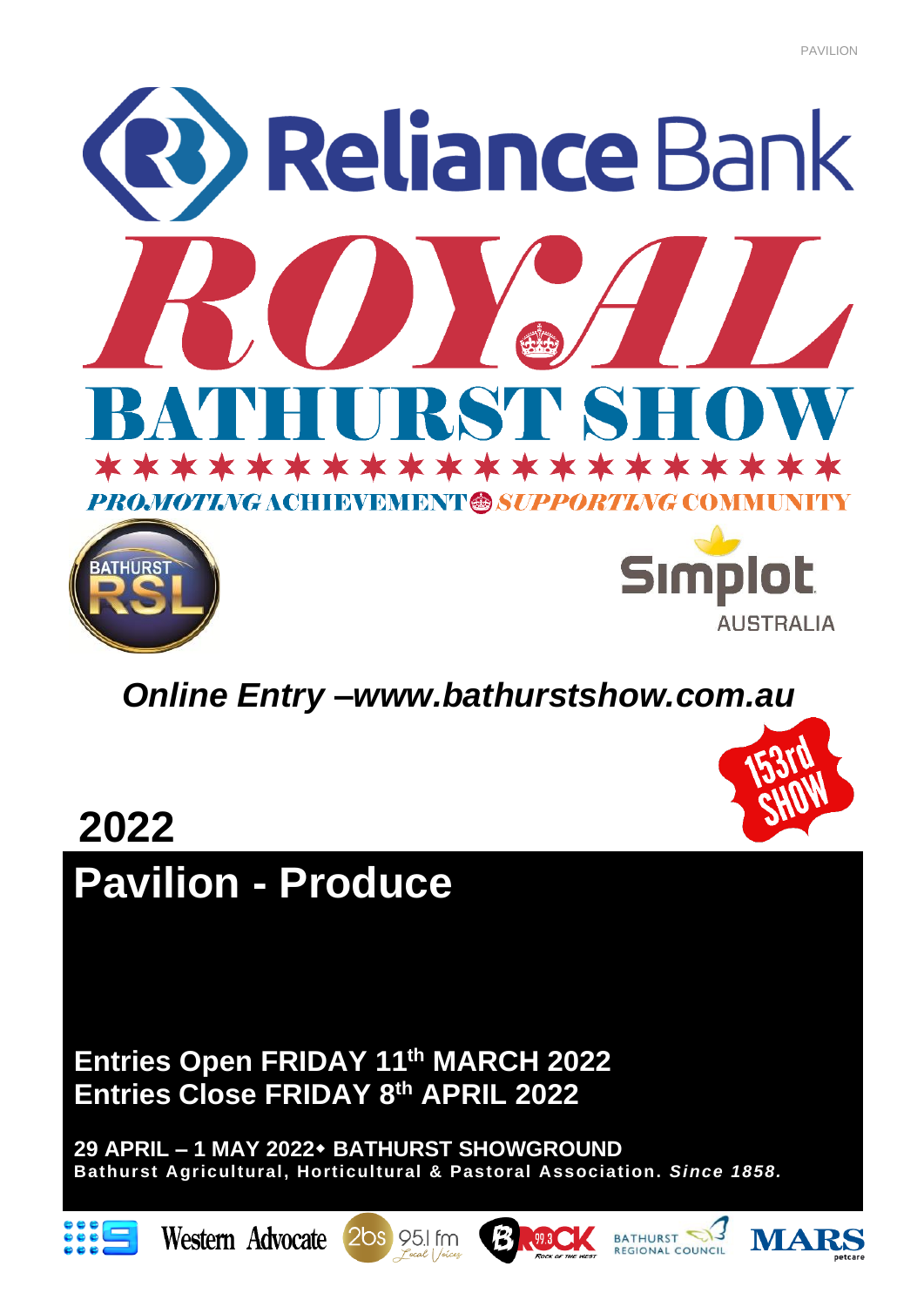# **BATHURST AGRICULTURAL HORTICULTURAL & PASTORAL ASSOCIATION INC**

ABN 85 953 115 197 *Supporting our region since 1858*

*Presents*

# *The 153rd ROYAL BATHURST SHOW*

**Friday 29th April – Sunday 1st May 2022**

PO Box 92, Bathurst NSW 2795

Ph: (02) 6331 3175 Ph: (02) 6331 3175 Email: admin@bathurstshow.com.au Email: admin@bathurstshow.com.au

**PATRON**

Mayor of Bathurst Regional Council, Cllr. R Taylor

**PRESIDENT VICE PRESIDENT**

**SECRETARY**

M Irvine C McPhee **B Kenworthy M** Irvine **B** Kenworthy

Email: secretary@bathurstshow.com.au

**EXECUTIVE COMMITTEE**

J Davis, B Hickey, M Irvine, C McPhee, Dr. R Wilson OAM,

# **SHOW COUNCIL**

R Atcheson, S Boorer, J Cox, J Davis, B Elbourne, S Ferguson, B Hickey, K Morgan Hunn, M Irvine, B Kenworthy, C McPhee, C Morgan, S Rigby, B Seaman, K Sloane, J Thompson, M Walker, Dr. R Wilson OAM, V Wilson OAM, *BRC Delegate: Cllr. B Fry*

# **HONORARY LIFE MEMBERS**

J Cox, The HON. S Farraway MLC, C L Ferguson OAM, M E Hargans OAM, B Hickey, C McPhee, N Ramsay, B Seaman, A F Toole, J While, V Wilson OAM,

# **PAVILION STEWARD**

B Pratley – Phone: 6331 8148

*To find out how to become involved in the Association Advisory Committees please contact the Secretary.*

# **The Royal Bathurst Show Supreme Livestock Exhibit & Supreme Static Exhibit are awarded the** *Bathurst Regional Council Awards for Excellence*

- These Awards are open to all exhibitors in all sections.
- They will be given to an exhibit, not necessarily to a major prizewinner, which
- shows potential to become a leader in its field
- The exhibit will clearly display exceptionally high standard of the qualities sought after by each section.
- An exhibit which shows capabilities of producing prime offspring, or in the case of a non-breeding exhibit, one which shows outstanding qualities of design, texture, colour, uniqueness and or craftsmanship.



The winners will receive Prize Money to the value of \$500 proudly sponsored by  $REGIONAL<sup>C</sup>ONAL$ 



# *THE HEART OF THE COMMUNITY Supporting the Royal Bathurst Show Pavilion Sections in 2022 for the Bathurst AH&PA's 153rd Agricultural Show*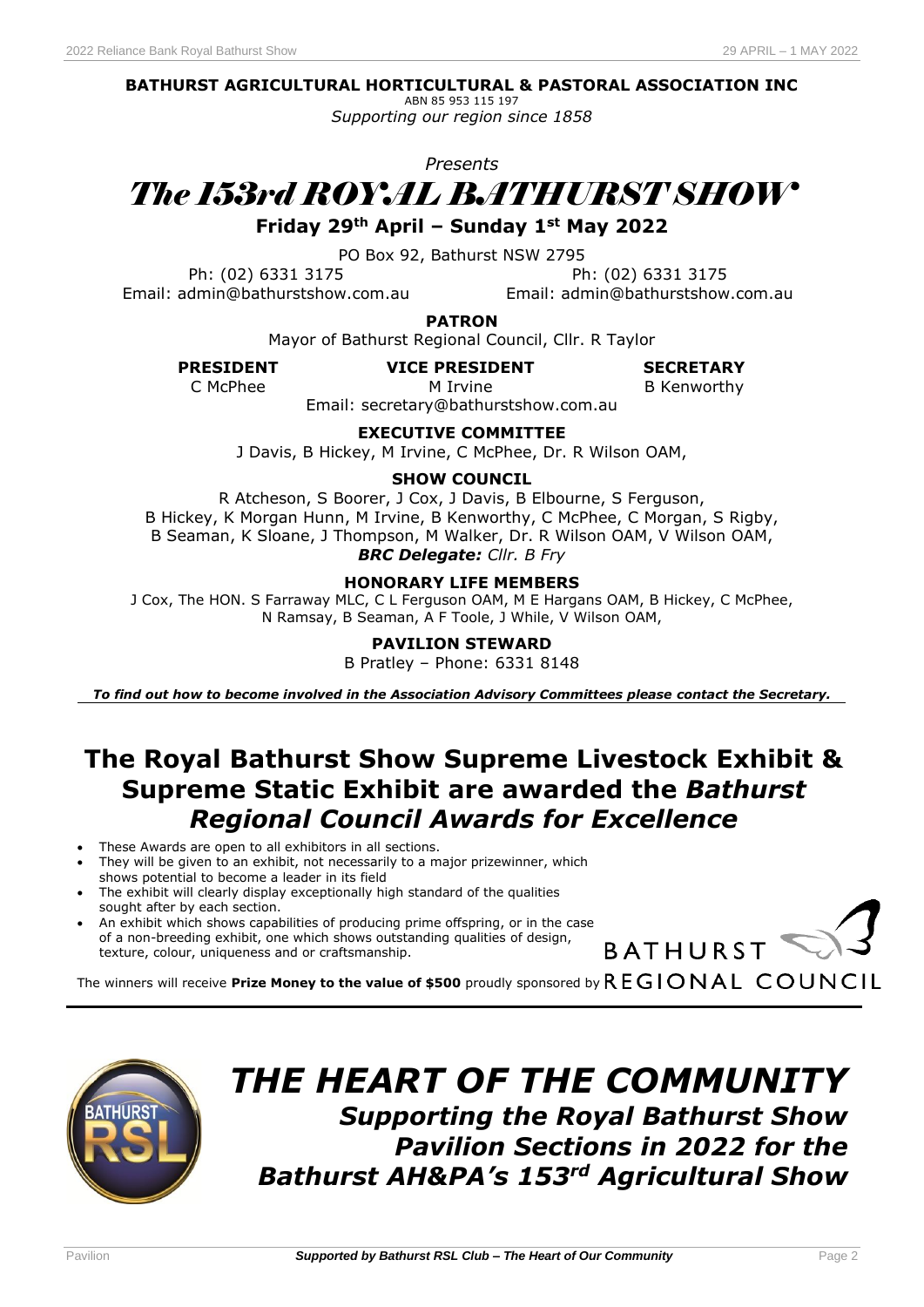# **TABLE OF CONTENTS**

| <b>SECTION</b>             | <b>CODE</b> | <b>PAGE</b> |
|----------------------------|-------------|-------------|
| <b>GENERAL RULES</b>       |             |             |
| <b>GENERAL REGULATIONS</b> |             |             |
| SUPPLEMENTARY REGULATIONS  |             | 6           |
| <b>APIARY</b>              | <b>PP</b>   | 6           |
| <b>BEVERAGES</b>           | PP          | 6           |
| FLORAL DECORATIVE ART      | <b>PP</b>   | 6           |
| <b>GARDEN PRODUCE</b>      | <b>PP</b>   | 8           |
| <b>HORTICULTURE</b>        | <b>PP</b>   | 10          |

- 1. Rules & Regulations
	- (a) These General Rules take precedence over all General Regulations and Supplementary Regulations.
	- (b) The General Regulations apply to all sections of the Show.
	- (c) The Supplementary Regulations apply only to the section of the Show to which they specifically relate.
	- (d) Should there be an inconsistency between the General Regulations and Supplementary Regulations, the Supplementary Regulations prevail for the relevant section only.
- 2. All persons who enter the Showground:
	- (a) Do so at their own risk
	- (b) Shall comply with all relevant Federal, State & Local laws, regulations and orders, and the Bathurst Agricultural Horticultural and Pastoral Association (hereinafter called the Association) Rules and Regulations, Traffic & Pedestrian Management Plan and Health & Safety Policy.
	- (c) Are advised that the roadways within Showground become public roads for the duration of the annual Royal Bathurst Show.
- 3. The Association may at any time make changes to these rules, regulations, the program, and/or the names of Judges or Stewards set out in a schedule, catalogue or similar document.

# **GENERAL REGULATIONS**

# **EXHIBITS AND EXHIBITORS**

- 1. Exhibitors, when entering exhibits, must furnish the Secretary with a description of the exhibit entered and the number of the class they wish to compete in on the form specified.
- 2. Exhibits must not be removed without the permission of the Stewards.
- 3. Exhibitors of livestock must have an attendant to parade the exhibit for judging at the hour notified.
- 4. A general parade (Grand Parade) may be held on the second day, in which all leadable, in harness and ridden livestock exhibited at the Show must take part.
- 5. Any exhibitor of livestock shall not be permitted to use any pen or stall other than those allotted to them by the Stewards.
- 6. The erection of electric fences is not permitted in the livestock areas on the grounds.
- 4. The Association and staff members and officials of the Association shall not be held responsible or be liable for any error, misstatement or misdescription appearing in any schedule, catalogue, entry form, advertisement, notification, post or similar document.
- 5. The exhibition will take place on the Bathurst Showground or wherever the Show Council may appoint. The Show Council reserves the right at any time to postpone the exhibition or any event thereof in consequence of the inclemency of the weather or for any other sufficient cause to date or dates deemed suitable by the Show Council and no entrance fees shall be returnable in the event of such postponement. The reasonableness of the cause or causes of postponement shall be decided by the Show Council and its judgment shall be conclusive and not open to question by an exhibitor or other person affected by the postponement.
- 6. The Show Council may abandon the exhibition or any event thereof through wet weather or, for any other reason which may make such a course advisable in its opinion. Should the exhibition or any event be abandoned or cancelled, exhibitors shall be entitled to a return of the entrance fee paid in such event or events as may be cancelled, but no cause or action, liability or obligation shall be maintainable or be incurred by the Show Council or by the Association by reason of such abandonment or cancellation.
- 7. Any exhibitor of livestock must furnish all required statutory declarations to the Secretary.
- 8. All Pavilions are closed to the public and to exhibitors until the first morning of the Show unless delivering exhibits.
- 9. All exhibitors are to comply with the Association's Rules for vehicle movement and parking restrictions on the Showground.
- 10. An Exhibitor's or Competitor's participation in any Exhibition, or Competition, entertainment or activity is at their own risk.
- 11. Entry fees shall be at rates specified in the Show Schedule.
- 12. Misconduct by an exhibitor or their agent, whether by a breach of these rules or regulations, aggressive, intimidating, disruptive or otherwise offensive behavior, attempting to improperly approach or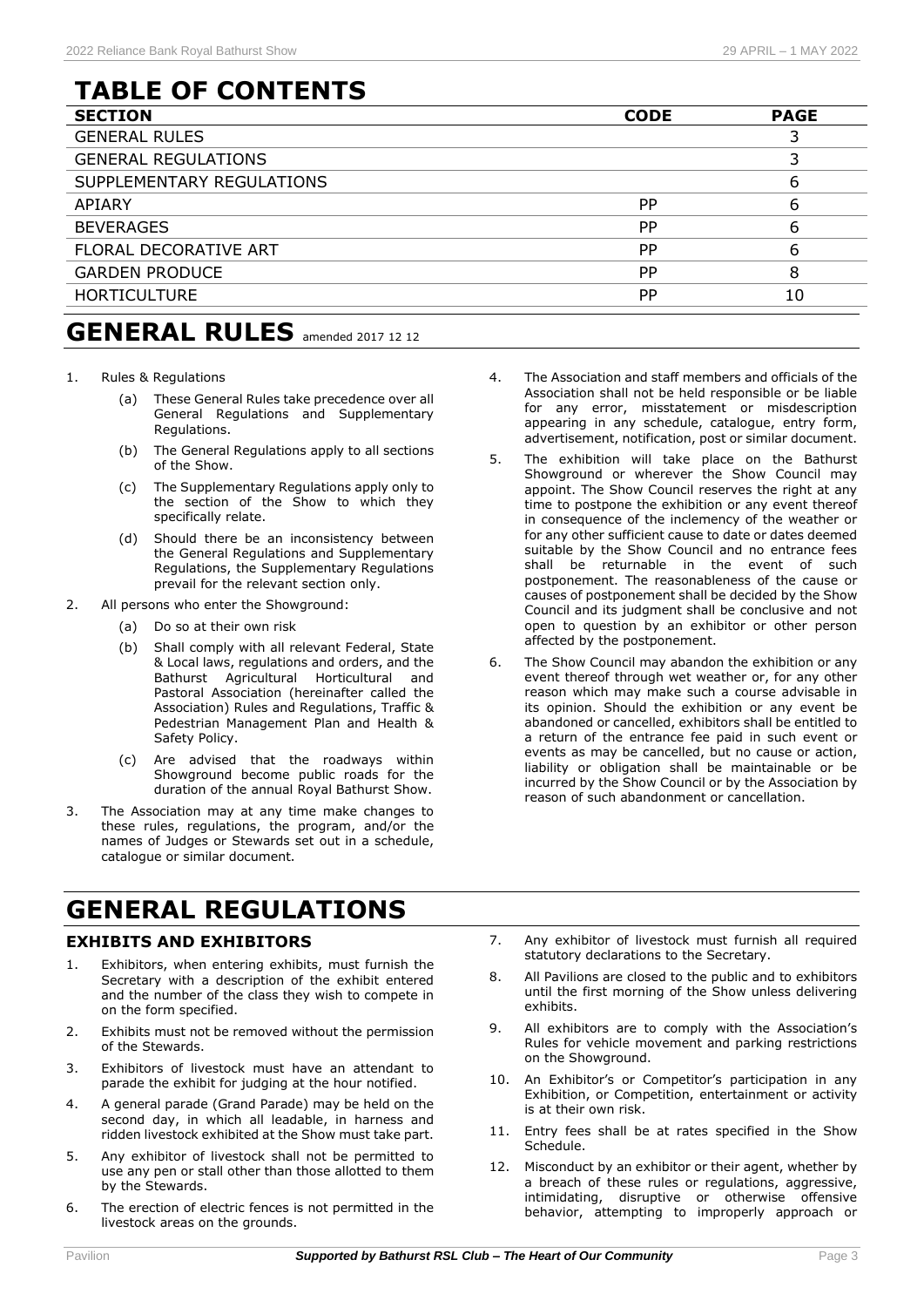influence a Judge, Steward or official, or who makes a false report or gives misleading information or suppresses necessary information respecting any exhibit, shall be held to have forfeited any prize gained by this means. The exhibit and exhibitor, together with their agent (if any) may be disqualified and the matter reported to the Western Group of Show Societies Inc. & the Agricultural Societies Council of NSW.

- 13. The Showground will be open for admission of exhibits at the time shown in the relevant Schedule. Livestock may be removed between the times notified in the relevant schedules if required to so do and must be returned to their respective position by the time nominated therein. Failing to do so will cause all prizes awarded to them to be forfeited. Any exhibitor failing to comply with this regulation may be debarred from entering in the following years.
- 14. The Association will not be responsible for any accident caused through or by an exhibitor and will not under any circumstances hold itself responsible for any loss or misdelivery of livestock or exhibit of any kind, or for any damage done thereto.
- 15. All exhibits must be the bona fide property of the exhibitor. Nothing to indicate ownership of any exhibit will be permitted (the usual brands on livestock excepted). Any person objecting to an exhibit must enter a protest in writing fully setting out the grounds of such an objection in accordance with Regulation 20 (below).
- 16. Should there be any reason to suspect that any exhibit is either diseased or dangerous;
	- (a) the exhibitor must withdraw the exhibit and not attend the show or if already in attendance, isolate the exhibit and notify the Association immediately of the situation,
	- (b) the Show Council reserves the right of refusing admittance to or removing the same from the ground at the expense of the exhibitor.
- 17. The Show Council may refuse or cancel any entry.
- 18. No exhibit shall be led, ridden or driven (except in the horse or livestock exhibitor's reserves) unless competing in the Show or otherwise approved by the Show Council or Show Secretary.
- 19. No persons except those actually in charge of exhibits will be permitted to remain in the judging area for any reason whatsoever during the adjudication.
- 20. The procedure for protests is as follows:
	- (a) An exhibitor who desires to enter a protest concerning any decision on the part of a Judge or any decision or act or omission on the part of the Association or of any Official of the Association, is required to lodge a Protest Form (available from the Show Office) by 10.00am of the next day following the day on which such incident occurred.
	- (b) Each protest must be accompanied by a fee of \$150.00 and this amount shall be forfeited to the Association if the protest is not upheld.
	- (c) The protest shall be determined by the Protest Committee appointed by the Executive Committee. Their decision shall be final and binding. No reasoning for the determination shall be required to be given.

### **STEWARDS**

1. Stewards must be in attendance at the Showground at the hour appointed to receive exhibits.

- 2. Stewards are responsible for the proper classification of exhibits and all exhibits must be ready for judging.
- 3. Stewards will obtain the award books from the Secretary and direct the Judges to the exhibits they are appointed to judge.
- 4. Stewards shall remove exhibitors and other persons from the vicinity of the Judge whilst judging.
- 5. Stewards shall attend on the Judges to afford any information required, but will not do or say anything to exhibitor regarding the adjudication or repeat the remarks the Judge may make without their specific consent and that of the Chief Steward of the Section or the Secretary.
- 6. Stewards will obtain prize cards from the Secretary and affix same to exhibit, after filling in the names of the successful exhibitors and other particulars.
- 7. The Chief Stewards of Bathurst A H & P Assoc. will not be permitted to show their exhibits in their relative section or any other section where they have a direct contact with the Judge.
- 8. Stewards who become aware of an exhibit suffering from an infectious or contagious disease shall report the matter immediately to the Secretary, who is authorized to order that the exhibit be quarantined and/or removed from the Showground.

### **JUDGES AND JUDGING**

- 1. Judges are requested to attend the relevant Section Chief/Head Steward in the section adjudication area or another place on the Showground by notification at the hour appointed, and introduce themselves to the Stewards of the section.
- 2. Judges will receive instruction from the Stewards of the cection
- 3. Judges, as they arrive at their decisions, will announce the results to the Stewards, who will record them in the award book or equivalent.
- 4. Judges shall disqualify any exhibits which, in their opinion, do not comply with the regulations and shall enter the reason in the award book or equivalent.
- 5. The Judges may recommend for certificates, or commend as they see fit, any exhibits of special merit not included in the schedule of prizes, and will not award prizes of any class in which the exhibits are not considered in their opinion, to possess sufficient merit.
- 6. Judges will check an award book on completion of judging, and sign their names on the last award page.
- 7. All Pavilions are closed to the public until the first day of the Show.

### **AWARDS AND PRIZES**

- 1. Awards & Prizes will be awarded as published in the Schedule and in sequence. The granting of equal multiple place awards in a single class is not permitted.
- 2. In addition to First and Second prizes, Highly Commended awards may be granted to exhibits which are considered worthy.
- 3. In the case of Horses and all Livestock, second place Prize Money will only be offered in classes where there are six or more entries.
- 4. All prize money will be paid via Electronic Funds Transfer after the conclusion of the Show upon verification of results and finalization of any protests and/or drug test results. Exhibitors must supply a valid BSB and bank account number at the time of submitting entries. Should an exhibitor not submit valid banking details all prize monies will be forfeited.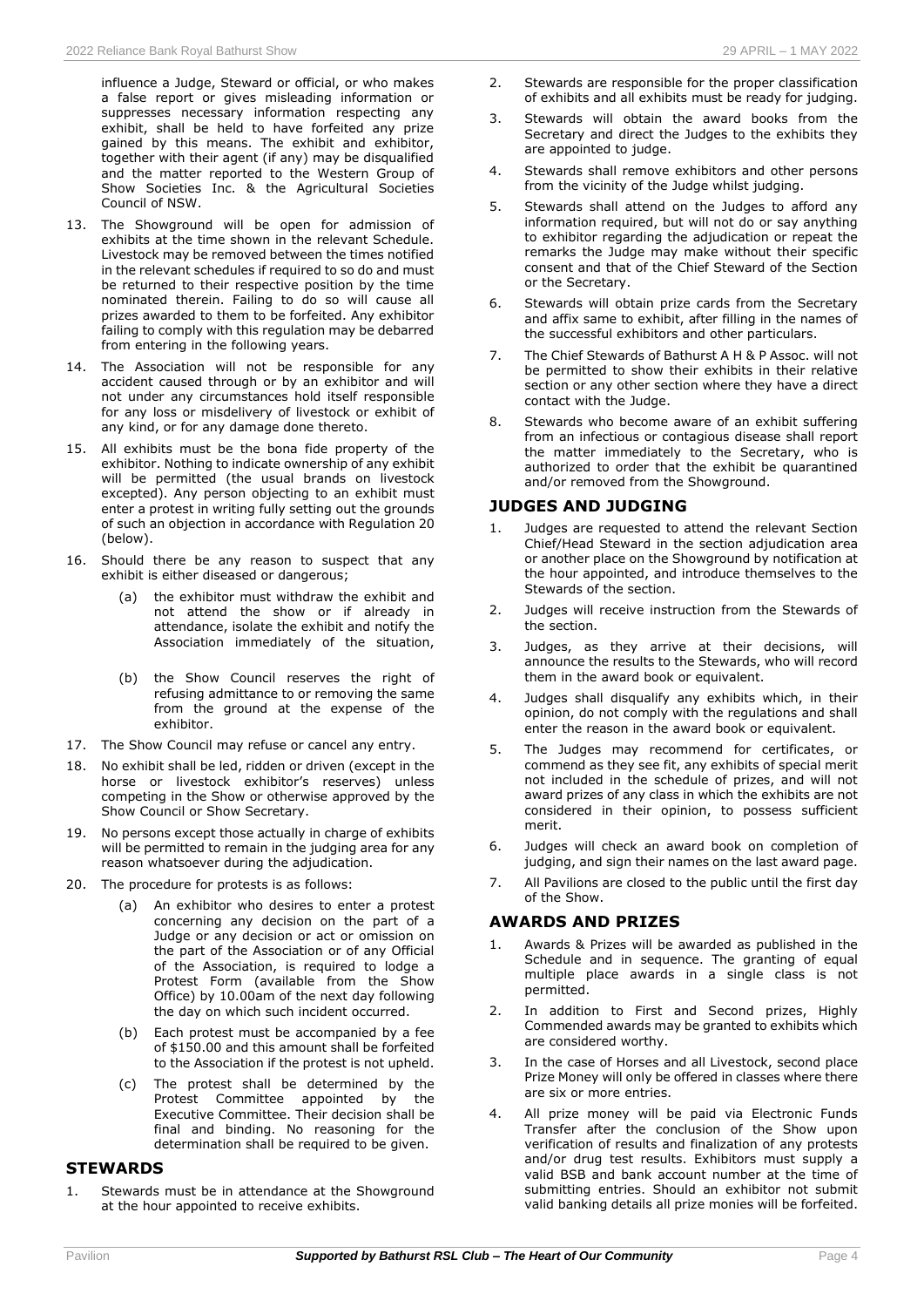- 5. No decoration, ribbon or award cards, except such as are provided by the Show Council in that year, shall be placed on an exhibit, or affixed thereto, at the exhibition being held.
- 6. The following colours shall distinguish the prize award fixed to all exhibits: blue for first, red for second, white for third, green for fourth, yellow for fifth, and brown for sixth where awarded. Champion, Grand Champion & Supreme Champion (and where applicable Reserve Champion) ribbons will also be awarded. Ribbons only will be affixed in classes where indicated.
- 7. All special prizes presented to the Association must be for open competition; i.e. they must not be given for the progeny of any particular animal etc. and shall be governed by the Rules and Regulations of the Association.
- 8. Perpetual Trophies must remain on the Showground in the custody of the Association. Where awarded, replicas or certificates will be presented to the person to whom they are awarded.

## **MISCELLANEOUS/GENERAL REGULATIONS**

- 1. All Pavilions are closed to the public, exhibitors, and competitors until the first day of the Show.
- 2. On each day of the Show the public will be admitted at the published time. For any person leaving the ground, a Pass-Out stamp, if required, will be issued. If reissue of a ticket is required for any reason a Statutory Declaration will be requested to be made.
- 3. Any member alleged to have committed misconduct which may bring the Association into discredit shall be dealt with according to the Constitution of the Association.
- 4. Sale of Exhibits
	- (a) The sale of any exhibits whilst located on the Showground over the advertised dates of the Show shall only proceed with written approval of the Association's Secretary. A request to conduct a sale is to be lodged with the Secretary 7 days prior to the first advertised day of the Show for that year.
	- (b) The supervision and control of a sale shall be in the hands of the Committee of Sales, appointed by the Show Council.
- 5. The sale of any exhibits shall be as defined in the conditions of the section. A commission of at least five per cent (5%) shall be paid by each vendor upon the gross proceeds on all sales affected by him/her of exhibits, whether by auction or private treaty and any particulars of such sales, together with a remittance of the amount of the commission, shall be handed to the Secretary by 5.30pm on the last day of the Show.
- 6. A maximum of one (1) award of excellence may be authorised by Show Council each year to an outstanding exhibitor from any section of the Show.
- 7. The annual subscription of members shall be determined by the Show Council no sooner than six (6) calendar months before the first day of the membership year (January to December). Members shall have the right of membership until the 31<sup>st</sup> December each year. New members, on payment of one year's subscription, have rights of membership for year including the next Annual Show at the discretion of the Executive Committee.
- 8. The following are the privileges of membership:
	- (a) Admission to the Showground to the Annual Show on production of the appropriate Members Ticket.
	- (b) Concession on entry fees for exhibits where provided for in the show schedule.
	- (c) The right to attend all general meetings of members of the Association and to speak and vote on any subject on the agenda for that meeting.
	- (d) The right to attend any Show Council Meeting and with the permission of the Chairman, speak on any subject, but shall not be entitled to vote at such Show Council Meeting.
	- (e) With the exception of Junior Members, the right to vote at all the general meetings of the Association.
	- (f) To be eligible to vote at the Association's Annual General Meeting or Special Meetings, a Member must be a Financial Member of the Association for at least three (3) months prior to that meeting.

# **TERMS AND CHARGES FOR ADMISSION TO SHOW**

### **1. MEMBERS**

(a) Full Members on payment of \$84.00 (incl. GST) shall be issued one Full ticket of membership, not transferable, and two Guests of Member tickets. Single Members, on payment of \$44.00 (incl. GST) shall be issued with one ticket of Membership, not transferable, and Junior Membership (under the age of 16 years) on payment of \$22.00 (incl. GST) shall be issued with one ticket of Membership, not transferable. Holders of current Show membership tickets and Guest tickets will be admitted to the ground on surrender of the appropriate ticket for the day in question.

## **2. NON-MEMBERS**

(a) Admission to the ground:

| 2022 ROYAL BATHURST SHOW ADMISSION CHARGES                                                                                                                                                                                                                                                                                                                                                                                                                                                                                                  |         |            |          |                  |                  |  |  |
|---------------------------------------------------------------------------------------------------------------------------------------------------------------------------------------------------------------------------------------------------------------------------------------------------------------------------------------------------------------------------------------------------------------------------------------------------------------------------------------------------------------------------------------------|---------|------------|----------|------------------|------------------|--|--|
|                                                                                                                                                                                                                                                                                                                                                                                                                                                                                                                                             | Adults  | Concession | Children | Family Group (4) | Family Group (5) |  |  |
| Gate Entry PER DAY                                                                                                                                                                                                                                                                                                                                                                                                                                                                                                                          | \$27.00 | \$20.50    | \$13.50  | \$54.00          | \$66.00          |  |  |
| Early Bird/Online Purchase - Variable Discounts - Go to www.bathurstshow.com.au for details.                                                                                                                                                                                                                                                                                                                                                                                                                                                |         |            |          |                  |                  |  |  |
| Due to <b>COVID</b> restrictions all tickets will be purchased and/or issued through 123-TIX.<br>Contact tracing information is required to be collected at the time of purchase for each ticket.<br>Tickets will admit the person identified on the ticket and are not transferrable without updating the contact<br>information via 123-TIX (1300 001 238) or through the Show Office.<br>In the event of a total cancellation of the event, unused ticketing will be refunded less any reasonable cost/s<br>incurred by the Association. |         |            |          |                  |                  |  |  |
| Concession Rates apply to Pensioners, Students and Concession Card Holders. Carers providing appropriate<br>evidence such as a Companion Card and accompanying a Concession holder will be admitted free.<br>Children - 6 -16 years. Children under 6 are admitted FREE.                                                                                                                                                                                                                                                                    |         |            |          |                  |                  |  |  |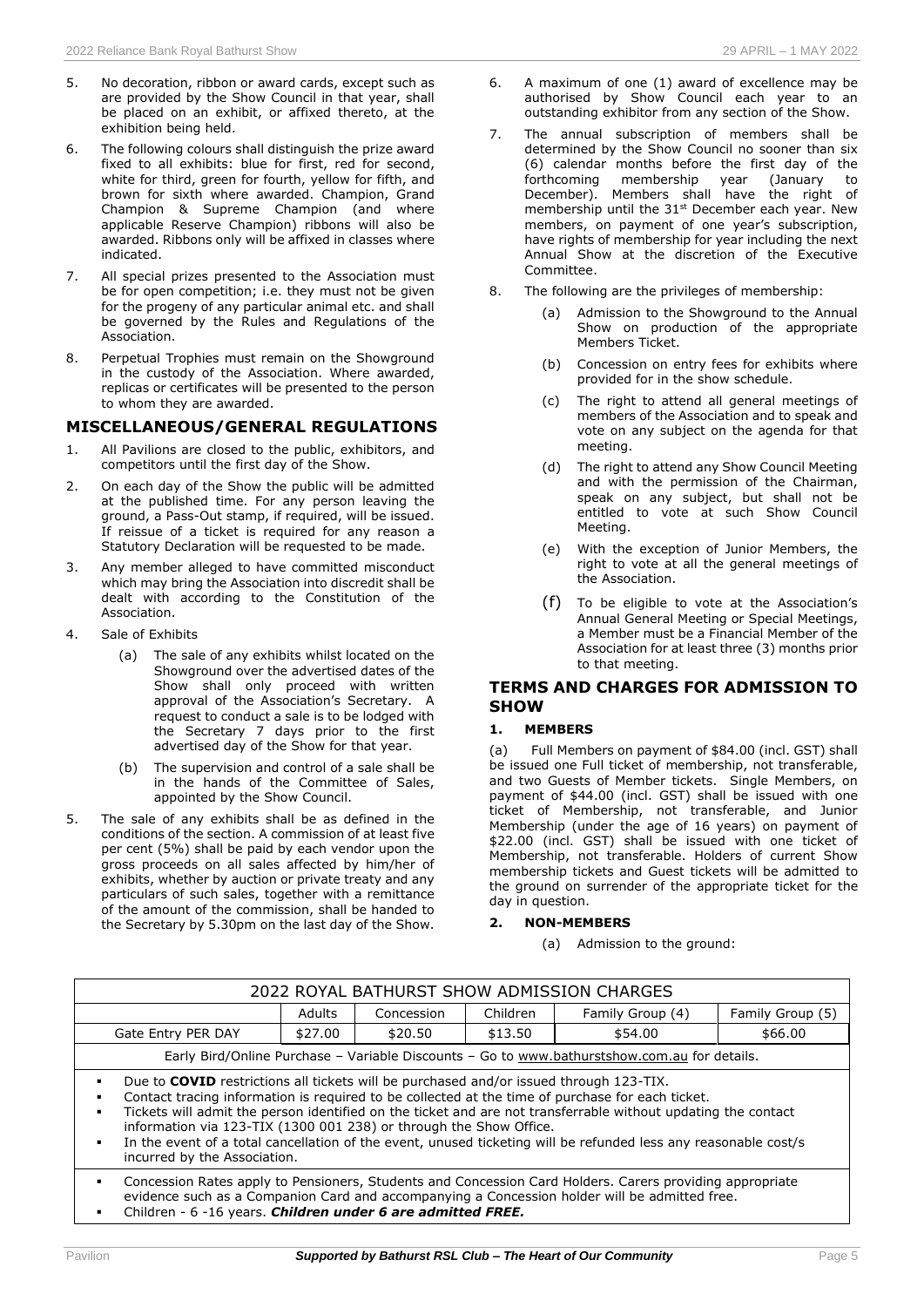Family Group tickets include a maximum of 2 Adults.

# **SUPPLEMENTARY REGULATIONS - PAVILION**

- Exhibitors must obtain entry cards from the Secretary, affix to exhibits and deliver to the Stewards of the section at or before the hour advised.
- 2. Exhibitors must present the duplicate portion of the entry card to prove ownership of the exhibit prior to the article being returned.
- 3. Each work/exhibit must be the original work of the exhibitor and must not have been entered in a previous Royal Bathurst Show.
- 4. Exhibits will NOT be available for collection from the Pavilion on the last day of the Show, unless special collection arrangements have been made in advance with the Head Steward of their section due to exceptional circumstances.

#### **APIARY B**

# *SPONSORED BY: LOCKWOOD BEEKEEPING SUPPLIES*

ENTRIES CLOSE: (Entry Forms to be in by) 12:00 noon Friday 8<sup>th</sup> April 2021

EXHIBITS STAGED: (Entries to be delivered to Trevitt Pavilion by) 9am Tuesday 26<sup>th</sup> April 2022 (if Pavilion not open, entries can be delivered to Office

ENTRY FEE: \$0.00



PRIZE MONEY: 1st \$5.00, 2nd \$2.00 plus Cards. Ribbons for Champion and Most Successful exhibitor.

HEAD STEWARD: Wayne Hammond

All Enquiries Ph: (02) 6331 3175

## **EXHIBITORS PLEASE NOTE:**

- *Please refer to the Rules, General, Supplementary and these Specific Regulations for guidance on the conduct of the competitions.*
- All honey exhibits to be protected against bees.
- All honey to be shown in 500g standard jars with new white or yellow lids.
- Each jar to have a sticker underneath with class number and exhibit number (jars may need to be warmed for stickers to adhere)
- Exhibits must not be removed prior to 4.30pm on the last day of the Show.
- Any work that does not comply with the above requirements shall not be displayed or judged.

# OPEN – LIQUID HONEY

- **PP001** 2 Jars of Light Honey Produced From Eucalypt
- **PP002** 2 Jars of Amber Honey Produced From Eucalypt
- **PP003** 2 Jars of Dark Honey Produced From Eucalypt **PP004** 2 Jars of Light Honey Produced From sources
- other than Eucalypt **PP005** 2 Jars of Amber Honey Produced From sources
- other than Eucalypt
- **PP006** 2 Jars of Dark Honey Produced From sources other than Eucalypt
- **PP007** Gift Pack 3 Jars (250mls) each of different varieties of Honey (Displayed Creatively, Market Appeal)
- 5. Exhibits may be collected from the Pavilion between 9.00 am and 4.00 pm on Monday 2 May 2022. Entry Stubs must be presented to collect items/exhibits. Any item/exhibit not collected by Wednesday 4 May 2022 will be disposed of by the Association unless alternative arrangements have been made with the Secretary's Office.
- 6. An exhibitor can only enter Novice OR Open classes, not both.
- 7. Any exhibit/work that does not comply with the specific regulations of the section will not be displayed or judged unless approved by the Show Secretary or Chief Pavilion Steward.

# OPEN – COMB & CHUNK HONEY

**PP008** 2 Jars of Bottled Honeycomb a piece. (Containing a piece of comb honey of the same source. Comb measuring at least 40mm x 110mm) **PP009** Best Ideal Frame of Comb Honey **PP010** Best WSP Frame of Comb Honey **PP011** Best Full Depth Frame of Comb Honey

### **PP012 CHAMPION OPEN COMB HONEY**

# OPEN – NATURAL GRANULATION & CREAMED HONEY

**PP013** 2 Jars of Fine Grained Candied Honey **PP014** 2 Jars of Course Grained Candied Honey **PP015** 2 Jars of Creamed Honey

## **PP016 CHAMPION OPEN HONEY EXHIBIT**

# SMALL PRODUCERS

*Note: Open to Beekeepers with up to twenty hives*

- **PP017** 2 Jars of Light Honey Produced from Eucalypt
- **PP018** 2 Jars of Amber Honey Produced from Eucalypt
- **PP019** 2 Jars of Dark Honey Produced from Eucalypt
- **PP020** 2 Jars of Light Honey Produced from sources other than Eucalypt
- **PP021** 2 Jars of Amber Honey Produced from sources other than Eucalypt
- **PP022** 2 Jars of Dark Honey Produced from sources other than Eucalypt
- **PP023 CHAMPION SMALL PRODUCERS HONEY EXHIBIT**

*Sponsored by: EC Tobin & Sons Apiary Supplies \$50*

#### **PP024 GRAND CHAMPION HONEY EXHIBIT** *Sponsored by: Ted Porter Memorial Award \$90* (From Open and Small Producer Classes)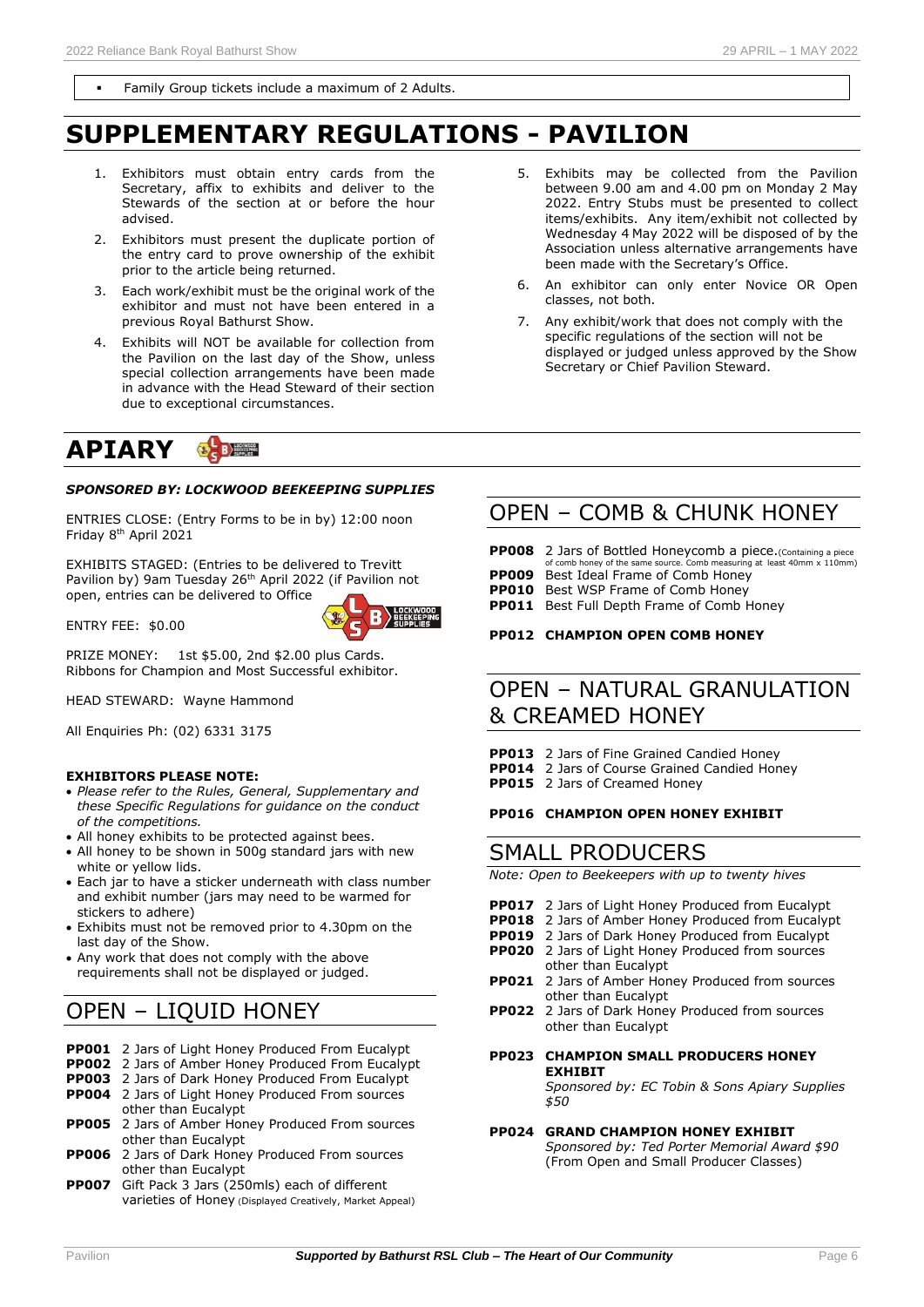# BEESWAX - Natural (no additives)

- **PP025** Beeswax, Natural Yellow not less than 1kg in one block
- **PP026** Beeswax, Natural White not less than 1kg in one block
- **PP027** Beeswax, Natural Yellow not less than 500 grams **(Small Producers Only)**
- **PP028** Single Fancy Wax Mould Natural Beeswax
- **PP029** Best Collection Fancy Wax Small Moulds 6 pieces, Natural Beeswax
- **PP030** Pair of Hand Dipped Candles (Less than 3cm Diameter) Natural Beeswax
- **PP031** Pair of Rolled Wax Candles (Less than 3cm Diameter) Natural Beeswax
- **PP032** Pair of Moulded Wax Candles, Natural Beeswax
- **PP033 CHAMPION BEESWAX EXHIBIT**

 *Sponsored by: EC Tobin & Sons Apiary Supplies \$50*

# JUNIOR HONEY/WAX

*Note: 17 years and under. Entrants in this category are invited to supply a photograph of themselves in their bee outfit and or working with their bees, which will be placed in the display cabinet with the exhibits after judging has been completed.*

## **ASSISTED – Must be at least 50% effort by the junior**

- **PP034** One Jar of Light Honey
- **PP035** One Jar of Amber Honey
- **PP036** A Frame of Honeycomb
- **PP037 CHAMPION ASSISTED JUNIOR HONEY EXHIBIT**

# **BEVERAGES**

ENTRIES CLOSE: (Entry Forms to be in by) 12:00pm Friday 8<sup>th</sup> April 2022

EXHIBITS STAGED: (Entries to be delivered to Trevitt Pavilion by) 12:00 pm Friday 22<sup>nd</sup> April 2022 (if Pavilion not open, entries can be delivered to Office

ENTRY FEE: \$0.00 (per exhibit)

STEWARD: Karen Noonan All Enquiries Ph: 02 6331 3175

### **EXHIBITORS PLEASE NOTE:**

- *Please refer to the Rules, General, Supplementary and these Specific Regulations for guidance on the conduct of the competitions.*
- Entries close and exhibits must be staged by the times stated.
- No late entries or late staging will be permitted.
- Each Exhibit to consist of 1x750ml bottle or 2 stubbies Attach a Tag/Label to the bottle with string or elastic band which:<br>1.
	- Identifies the style of each beer (e.g. Porter IPA)
	- 2. Has a made up creative name for your brew (e.g. Bullwinkle Pale Ale)

### **UNASSISTED – Must be all the work of the junior**

- **PP038** One Jar of Light Honey
- **PP039** One Jar of Amber Honey
- **PP040** A Frame of Honeycomb
- **PP041** Collection of 4 Small Fancy Wax Moulds

### **PP042 CHAMPION UNASSISTED JUNIOR HONEY EXHIBIT**

# **MFAD**

*Note: One unlabelled Clear Bottle 750mls per entry. Screw Top Lid. (Coloured bottles will not be accepted). Must be made only from Honey.*

**PP043** Traditional or Straight Honey Mead **PP044** Melomel or Fruit Mead

**PP045** Spiced Mead

### **PP046 CHAMPION MEAD EXHIBIT**

### **PP0***47 BEST APIARY EXHIBIT*

*(Open to all classes – will be awarded to the highest point score achieved by a single exhibit). Sponsored by: NSW Apiarists' Association Central Tablelands Branch \$100*

### **PP048 MOST SUCCESSFUL EXHIBITOR**

*Bathurst A H & P Assoc - Willman Cup (Trophy # 71) Winner's name will be engraved on Trophy. Winner will receive a ribbon and certificate. Sponsored by: NSW Apiarists' Association Central Tablelands Branch \$100*

# BEER

**PP049** Larger/Pilsner **PP050** Pale/Draught **PP051** Bitter **PP052** Old/Dark Ale **PP053** Stout **PP054** Wheat Beer **PP055** Low Alcohol

**PP056 CHAMPION BEER EXHIBIT**

# CIDER

**PP057** Best Cider from Local Apples. **PP058** Any Other Cider

### **PP059 CHAMPION CIDER EXHIBIT**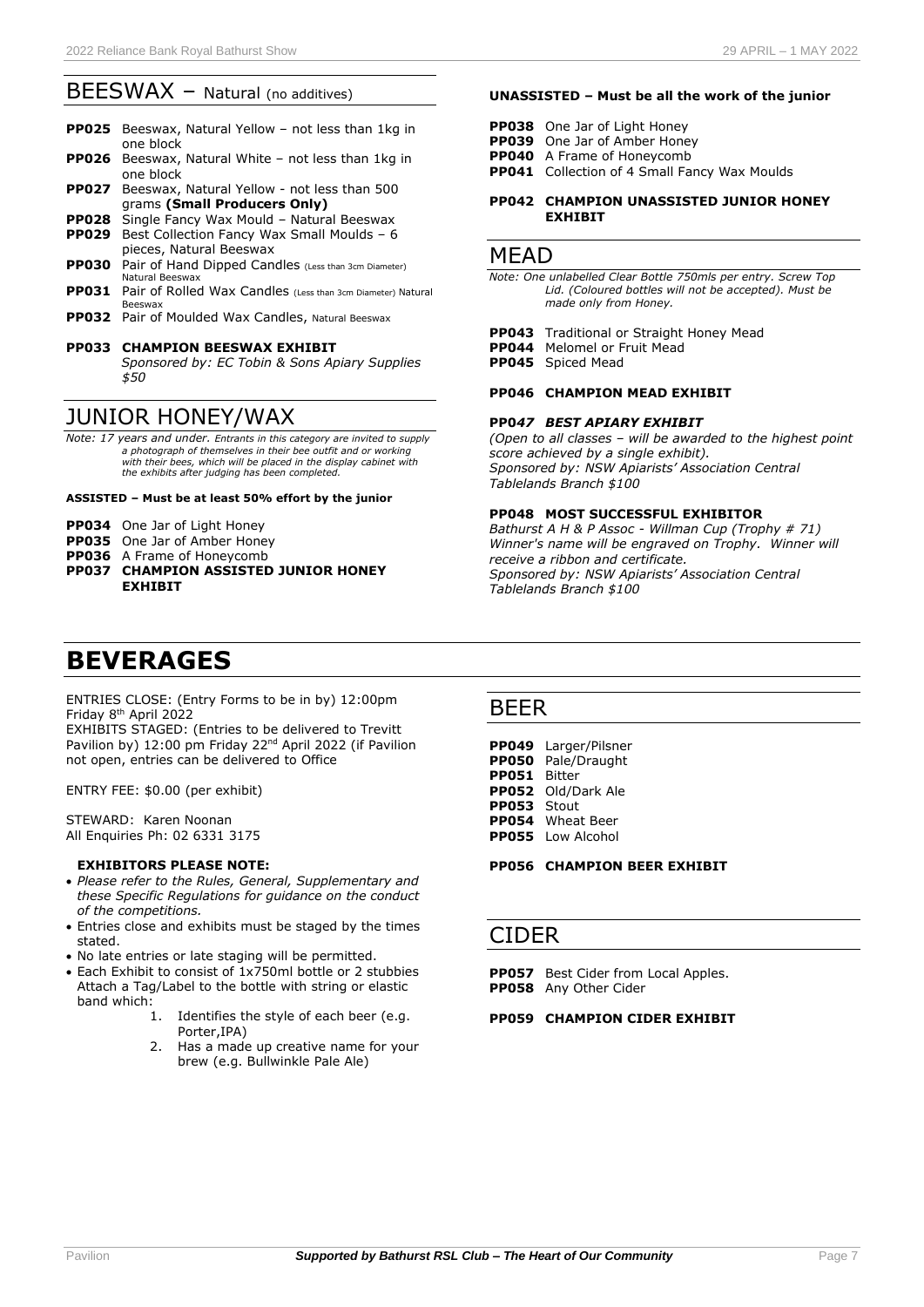# **FLORAL DECORATIVE ART**

ENTRIES CLOSE: (Entry Forms to be in by) 12:00 noon Friday 8<sup>th</sup> April 2022

Please complete an entry in every section you intend to compete in by the Entry Close date (above).

EXHIBITS STAGED: (Exhibits to be set up in Pavilion by) 8:00 am Thursday 28<sup>th</sup> April 2022 (Doors Open at 6:00 am for Exhibitors) ENTRY FEE: \$0.00

PRIZES: 1st Card, 2nd Card, 3rd Card. All Champion Classes - Ribbons. Trophies where applicable. If any vouchers are awarded, these must be collected from the head steward on presentation of entry stub.

HEAD STEWARD: Mrs. A Bromfield All Enquiries Ph: (02) 6337 5274

#### **EXHIBITORS PLEASE NOTE:**

- *Please refer to the Rules, General, Supplementary and these Specific Regulations for guidance on the conduct of the competitions.*
- Entries close and exhibits must be staged by the times stated.
- No late entries or late staging will be permitted.
- No vehicles will be admitted to the display area after 8:00 am on Thursday.
- Exhibitors are responsible for firmly affixing their entry cards to their exhibits.
- Exhibits will NOT be available for collection from the Pavilion on the last day of the Show, unless special collection arrangements have been made in advance with the Head Steward of their section due to exceptional circumstances.
- Exhibits may be collected from the Pavilion between 9.00 am and 4.00 pm on Monday 2 May 2022. Entry Stubs must be presented to collect items/exhibits. Any item/exhibit not collected by Wednesday 4 May 2022 will be disposed of by the Association unless alternative arrangements have been made with the Secretary's Office.
- Class arrangements change from year to year.
- Drapes allowed.
- Fresh Flowers Only.
- Exhibitors must provide their own containers.
- Embellishment means any part of any plant but not another flower.
- Artificial adornment means any manufacture article such as polished stones, ribbons, drapes, figurines, etc.
- Any embellishment or artificial adornment allowed unless otherwise stated.

#### **PLEASE NOTE:**

#### **Exhibitors and the public in general must not remove or touch their or any other exhibits without the presence of the Head Steward of the Horticulture Section.**

**In all Junior Sections entries are to be the exhibitor's own work; parents may make**

# **GARDEN PRODUCE**

ENTRIES CLOSE: (Entry Forms to be in by) 12:00 noon Friday 8<sup>th</sup> April 2022

ENTRIES STAGED: (Entries can be delivered to the Trevitt Pavilion)

ALL ENTRIES must be staged no later than 10am Thursday 28 th April 2022

ENTRY FEE: \$0.00

#### **suggestions and give encouragement.**

# **OPFN**

#### **PP060** Bride's Bouquet

- **PP061** Groom's/Groomsman's Buttonhole Arrangement
- **PP062** Arrangement using Chicken Wire and Ribbon
- **PP063** Music Theme
- **PP064** Pedestal Arrangement
- **PP065** Arrangement in a Kitchen Jug
- **PP066** Miniature 20cm wide x 20cm high
- **PP067** Show Feature Class- Arrangement celebrating the Country Women's Association NSW Branch Centenary) (40x40x80cm Maximum Dimensions)
- **PP068 CHAMPION OPEN FLORAL DECORATIVE ART EXHIBIT**

#### **PP069 MOST SUCCESSFUL EXHIBITOR OF FLORAL DECORATIVE ART** *The Royal Bathurst Show Perpetual Trophy*

*(Donated by Edna and Marjorie Lorimer) (Trophy#38)*

**PP070** Novice Basket of Flowers

# JUNIOR FLORAL DECORATIVE ART

ENTRY FEE: \$0.00

#### **Entry and Delivery times are the same as the Open Sections.**

PRIZES: 1st Card, 2nd Card, 3rd Card. Champion, Supreme Champion and Most Successful ribbons. If any prize vouchers are awarded these must be collected from the Head Steward.

## **ARRANGEMENTS**

- **PP071** Primary School age arrangement in a Basket.
- **PP072** Secondary School age-arrangement in a Jug
- **PP073** Primary/Secondary Show Feature Class Arrangement of Flowers celebrating the Country Women's Association NSW Branch Centenary – 17 Years and under

### **PP074 CHAMPION JUNIOR FLORAL DECORATIVE ART EXHIBIT**

#### **PP075 MOST SUCCESSFUL JUNIOR FLORAL DECORATIVE ART EXHIBITOR**

PRIZES: 1st Card, 2nd Card, 3rd Card. Champion and Most Successful Ribbons. If any vouchers are awarded, these must be collected from the head steward on presentation of entry stub.

HEAD STEWARD: Christine Hurford All Enquiries Ph: 0408 535 866

### **EXHIBITORS PLEASE NOTE:**

• *Please refer to the Rules, General, Supplementary and*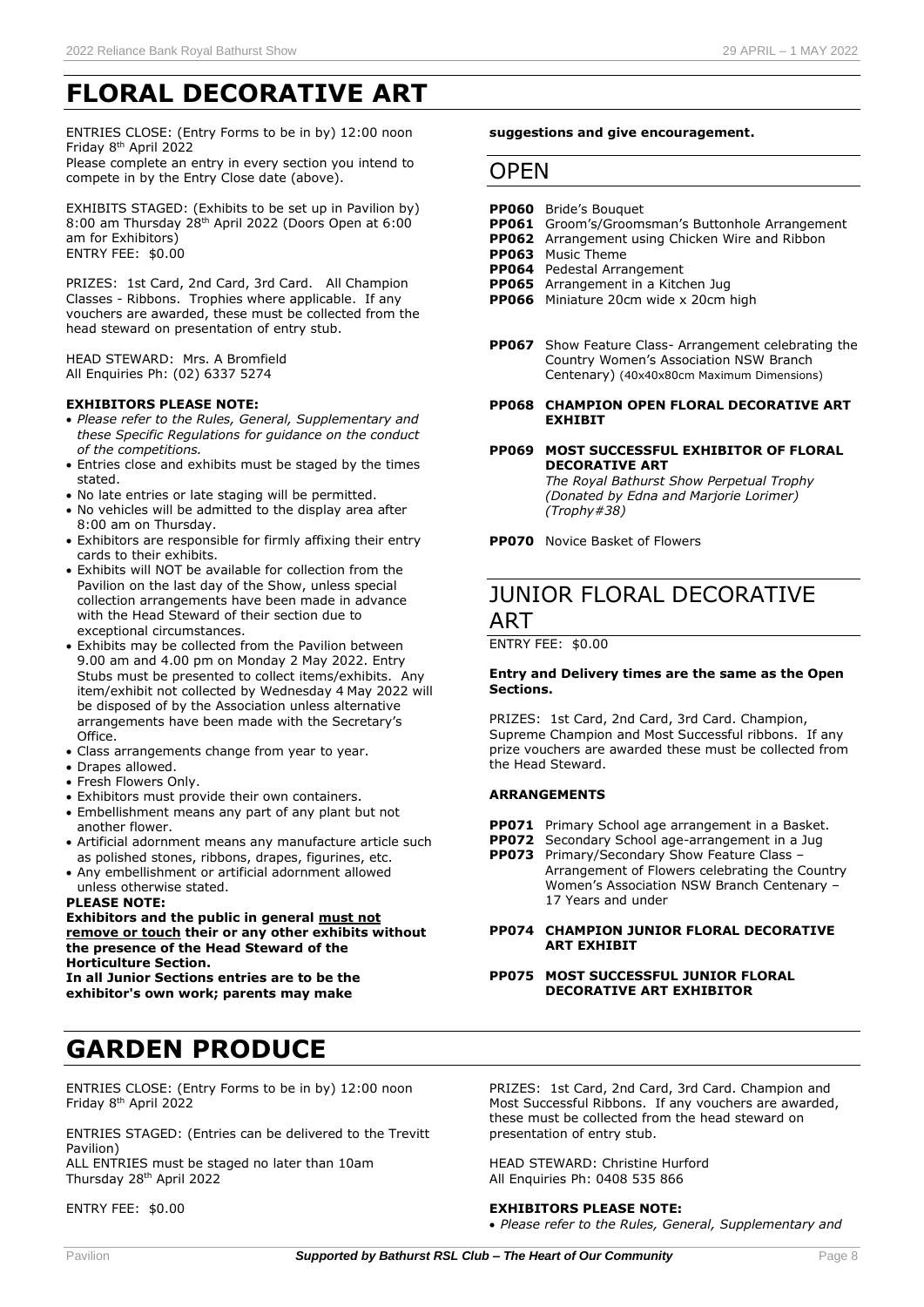*these Specific Regulations for guidance on the conduct of the competitions.*

- Please inform steward if you wish to have your exhibits returned, if not they will be sold on behalf of the association.
- Entries close and all exhibits must be staged by the times stated and **NO** late entries or late staging will be permitted.
- **Entry Card MUST BE FIRMLY ATTACHED to the tray or produce (eg; Pin, Tape, Bluetac, Tie etc).**
- First prize awarded at the discretion of the judge. • Commercial greengrocers are not eligible to compete. All exhibits to be grown by the exhibitor.
- A sample cut in the vegetables may be necessary for judging.
- Exhibits will NOT be available for collection from the Pavilion on the last day of the Show, unless special collection arrangements have been made in advance with the Head Steward of their section due to exceptional circumstances.
- Exhibits may be collected from the Pavilion between 9.00 am and 4.00 pm on Monday 2 May 2022. Entry Stubs must be presented to collect items/exhibits. Any item/exhibit not collected by Wednesday 4 May 2022 will be disposed of by the Association unless alternative arrangements have been made with the Secretary's Office.
- Each item of produce can only be entered once (eg: can't enter the same zucchini in class PP090 & pp091, or the same pumpkin in a single class and as part of a pair)

# LEAFY VEGETABLES

- **PP076** Cauliflower (1)
- **PP077** Cabbage (1)
- **PP078** Silver Beet 1 bunch (6 per bunch)
- **PP079** Lettuce Any Variety
- **PP080** Rhubarb 1 Bunch 6 stalks per bunch (do not cut leaves off)
- **PP081** Broccoli 1 Head
- **PP082** Beans Any Variety 250gms must be displayed on a tray.
- **PP083** Any other Leafy Vegetable

# **PP084 CHAMPION LEAFY VEGETABLE**

# VINE VEGETABLES

- **PP085** Squash Button (4)
- **PP086** Squash –Any Other Variety (3)
- **PP087** Vegetable Marrow Any Variety
- **PP088** Melons –Any Variety
- **PP089** Cucumbers Any Variety must be displayed on a tray (2)
- **PP090** Zucchinis (2)
- **PP091** Longest Zucchini Any Variety
- **PP092** Heaviest Zucchini Any Variety
- **PP093** Capsicums –Any Variety (2)
- **PP094** Tomatoes Any Variety must be displayed on a tray (4)

# **PP095 CHAMPION VINE VEGETABLE**

# ROOT VEGETABLES

*All root vegetables must be displayed on a tray.*

**PP096** Onions - Any Variety (3)

- **PP097** Carrots With Tops Off (3)
- **PP098** Beet Table With Tops Off (3)
- **PP099** Turnips With Tops Off (2)
- **PP100** Potatoes Any Variety not less than 1 kg **PP101** Any other root vegetable (2)

**PP102 CHAMPION ROOT VEGETABLE**

# PUMPKINS

**PP103** Pumpkins - Jarradale (1) **PP104** Pumpkins - Butternut (1) **PP105** Pumpkins - Queensland Blue – (1) **PP106** Pumpkins – Any Other Variety (1) **PP107** Best pair of Pumpkins – Two of Same Variety

### **PP108 CHAMPION PUMPKIN**

# BIGGEST PUMPKIN



**PP109** The Biggest Pumpkin

**PP110** The Biggest Pumpkin – School Group

# OTHER GARDEN PRODUCE

- **PP111** Half Dozen Eggs Any Variety Colour (All of same Breed/Colour)
- **PP112** Any Other Vegetable
- **PP113** Herb 1 Pot
- **PP114** Herb 5 Sprigs Different Varieties
- **PP115** Nuts Any Variety Not less than 250g
- **PP116** Sunflower Head (Largest Diameter)
- **PP117** Any Carved Vegetable or Fruit
- **PP118** Eggs -Mixed Variety (6)

### **PP119 CHAMPION OTHER GARDEN PRODUCE**

# FRUIT - COMMERCIAL

**PP120** Apples – Red (4) **PP121** Apples – Green (4) **PP122** Pears – (4) **PP123** Quinces – (4) **PP124** Fruit – Any Other Variety **PP125** Peaches – (4) **PP126** Nectarines – (4)

### **PP127 CHAMPION FRUIT – COMMERCIAL**

# FRUIT - HOME GARDEN

- **PP128** Apples Red (4)
- **PP129** Apples Green (4)
- **PP130** Pears (4)
- **PP131** Fruit Any Other Variety
- **PP132** Peaches (4)
- **PP133** Nectarines (4)
- **PP134 "**Collection of Fruit at least 3 different varieties"

# **PP135 CHAMPION FRUIT EXHIBIT – HOME GARDEN**

# **PP136 MOST SUCCESSFUL EXHIBITOR OF GARDEN PRODUCE**

*A H Pratley Trophy (Perpetual Trophy #29)*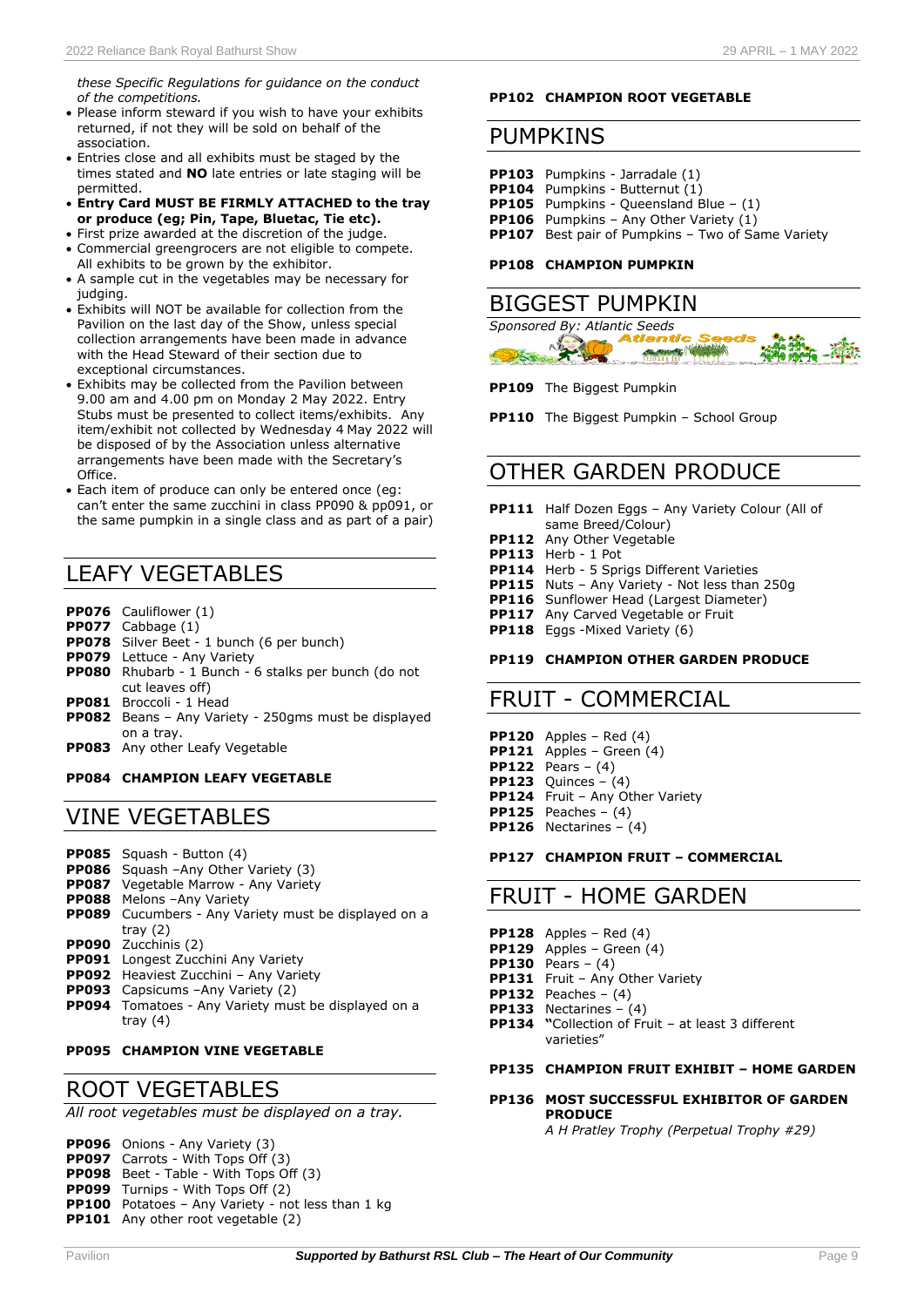# JUNIOR GARDEN PRODUCE

ENTRY FEE: \$0.00

#### **Entry and Delivery times are the same as the Open Sections.**

PRIZES: 1st Card, 2nd Card, 3rd Card. Champion and Most Successful ribbons. If any prize vouchers are awarded these must be collected from the Head Steward.

# **SECONDARY SCHOOL AGE – Years 7 – 12**

- **PP137** Collection of Vegetables, fruits & herbs at least 5 different varieties
- **PP138** Tomatoes (3)
- **PP139** Eggs Any Variety- (6)
- **PP140** Carrots –tops removed to (1 Inch) (3)
- **PP141** Zucchinis must be displayed on a tray (2)
- **PP142** Longest Zucchini
- **PP143** Heaviest Zucchini
- **PP144** Any other vegetable
- **PP145** Carved Vegetable
- **PP146** Fruit Any Variety

#### **PP147 CHAMPION SECONDARY AGE GARDEN PRODUCE EXHIBIT**

#### **PRIMARY SCHOOL AGE**

- **PP148** Collection of Vegetables, fruits & herbs at least 5 different varieties
- **PP149** Tomatoes (3)
- **PP150** Eggs Any Variety (6)
- **PP151** Carrots –Tops removed to (1 inch) (3)

# **HORTICULTURE**

#### **Eligible for the Bathurst Regional Council Supreme Exhibit Prize.**

ENTRIES CLOSE: (Entry Forms to be in by) 12:00 noon Friday 8<sup>th</sup> April 2022

Please complete an entry in every section you intend to compete in by the Entry Close date (above).

EXHIBITS STAGED: (Exhibits to be set up in Pavilion by) 11am Thursday 28<sup>th</sup> April 2022

#### ENTY FEE: \$0.00

PRIZES: 1<sup>st</sup> Card, 2<sup>nd</sup> Card, 3<sup>rd</sup> Card. All Champion Classes - Ribbons. Trophies where applicable. If any vouchers are awarded, these must be collected from the head steward on presentation of entry stub.

#### HEAD STEWARD: Christine Hurford All Enquiries Ph: 0408 535 866 **EXHIBITORS PLEASE NOTE:**

- *Please refer to the Rules, General, Supplementary and these Specific Regulations for guidance on the conduct of the competitions.*
- Entries close and exhibits must be staged by the times stated.
- **NO** late entries or late staging will be permitted.
- **NO** vehicles will be admitted to the display area after 8:00 am on Thursday.
- **Exhibitors are responsible for firmly affixing their entry cards to their exhibits.**
- Exhibits will NOT be available for collection from the

Pavilion on the last day of the Show, unless special

- Exhibits may be collected from the Pavilion between 9.00 am and 4.00 pm on Monday 2 May 2022. Entry Stubs must be presented to collect items/exhibits. Any item/exhibit not collected by Wednesday 4 May 2022 will be disposed of by the Association unless alternative arrangements have been made with the Secretary's Office.
- **All exhibits to be grown by the exhibitor.**

#### **GREEN VASES:**

- All vases will be supplied by the society.
- They must be used by exhibitors unless otherwise specified.
- Vase means one cut, unless otherwise stated. **FLOWERS**
- In all miscellaneous flower sections including roses where no standards are specified blooms shall be shown on stems at least 150mm above the receptacle.
- All blooms preferably named. If name not known label 'unknown' or 'name wanted'.
- Arrangements means any container of flower, flowers, foliage and/or berries allowed.

#### **PLEASE NOTE:**

**Exhibitors and the public must not remove or touch any exhibit without the presence of the Head Steward of the Horticulture Section. Entries are to be the exhibitor's own work; parents may make suggestions and give encouragement. Stewards will be on hand from Thursday 8am to assist juniors with staging.**

collection arrangements have been made in advance with the Head Steward of their section due to exceptional circumstances.

**GROWN PRODUCE COMPONENT** - Schools to provide a Box or Basket (not exceeding 500mm square) of produce from a school garden,

**PP152** Zucchinis – must be displayed on a tray (2)

**PP158 CHAMPION PRIMARY AGE GARDEN** 

**PP159 MOST SUCCESSFUL JUNIOR GARDEN PRODUCE EXHIBITOR**

**PP160 SYDNEY ROYAL – SCHOOL PRODUCE** 

*take place at Royal Bathurst Show*.

**PRODUCE EXHIBIT**

**COMPETITION**

project component

NSW (Ph: 9704 1111)

**PP153** Longest Zucchini **PP154** Heaviest Zucchini **PP155** Any other vegetable **PP156** Carved Vegetable **PP157** Fruit – Any Variety

> comprising of five different types of fruit, vegetables or herbs. This will be judged on the quality of produce (40% of total score) and presentation of box/basket (20% of total score).

> Consisting of a Grown Produce component and a

*Regional Judging of the Grown Produce Component will* 

For full details and entry forms contact RAS of

Winners of the Grown Produce Component will then submit their Project Component for the 2023 Royal Easter Show (40% of total score) PowerPoint presentation detailing how students prepare, grow and maintain the garden, with emphasis on sustainability and harvest produce.